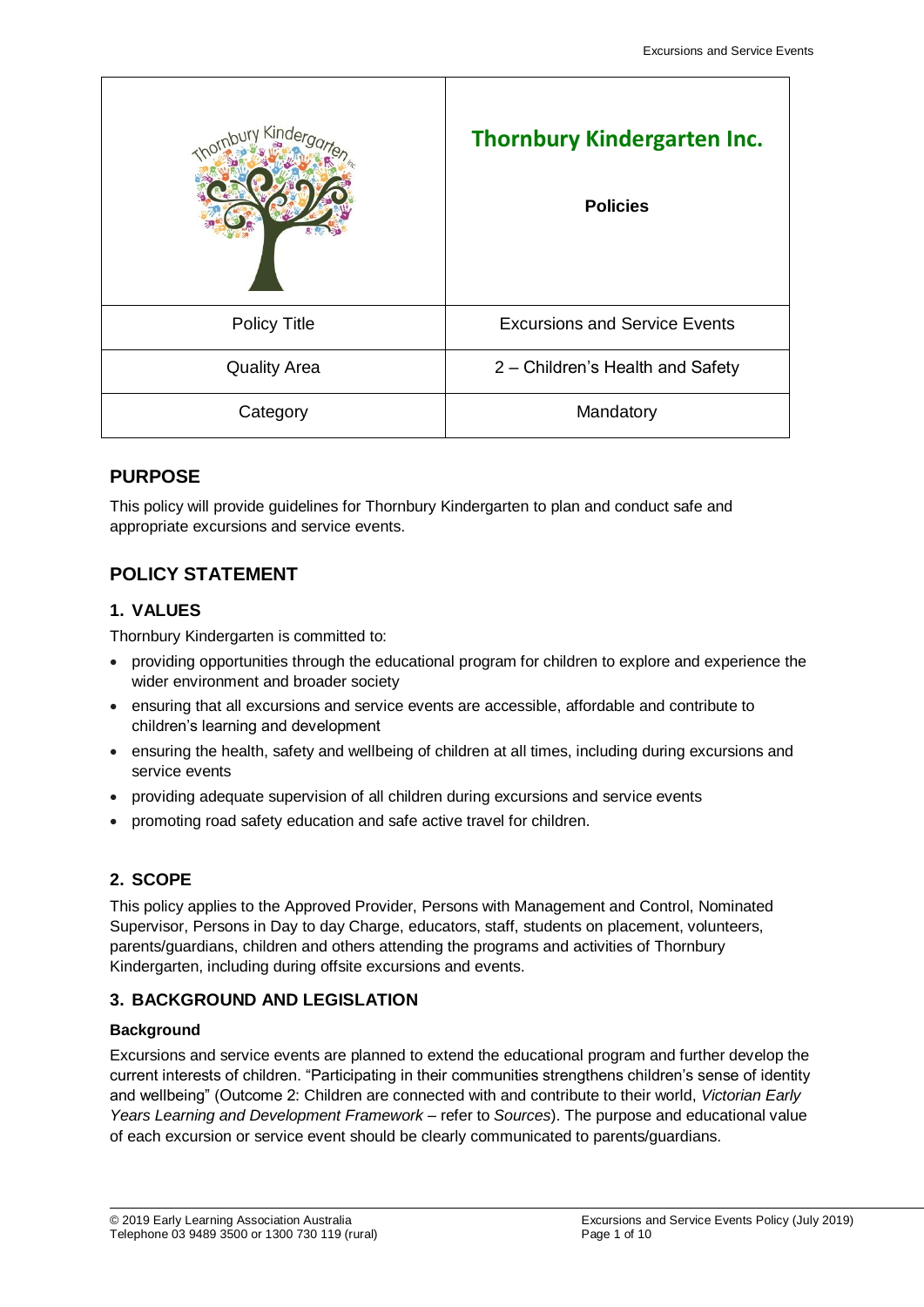When planning excursions and service events, it is important to ensure that they are inclusive of all members of the service community. Consideration must be given to any extra costs involved and the ability of families to pay these costs. Consideration must also be given to ensuring that all children can attend regardless of their abilities, additional needs or medical conditions (refer to *Inclusion and Equity Policy*, *Dealing with Medical Conditions Policy*, *Asthma Policy*, *Anaphylaxis Policy*, *Diabetes Policy*  and *Epilepsy Policy*). Clear procedures must be developed and followed, and these should be communicated to parents/guardians.

A risk assessment must be carried out for each excursion to determine any risks to children's health, safety or wellbeing before permission is sought from parents/guardians (Regulations 100, 101). The risk assessment must identify each risk and specify how the risk will be managed and/or minimised (Regulation 101). Written authorisation for the child to attend the excursion must be obtained from a parent/guardian or person named in the child's enrolment record before the child can be taken outside the service premises. For details regarding information to be included in the written authorisation, refer to Attachment 1.

Active travel excursions near the service have a range of benefits including:

- children and staff being physically active
- providing the opportunity to practice road safety
- engaging with the community.

Early childhood road safety education aims to reduce the risk of serious injury and death from road trauma. It also aims to lay the foundations for children to become safe and independent road and transport users in the future. Road safety education is an important part of a holistic approach to keeping children safe around traffic and in the road environment. Effective traffic skills are best learnt if they occur in a real environment i.e. using crossings and traffic lights.

### **Legislation and standards**

Relevant legislation and standards include but are not limited to:

- *Education and Care Services National Law Act 2010*
- *Education and Care Services National Regulations 2011*: Regulations 98, 99, 100, 101, 102, 123, 355, 357, 360
- *National Quality Standard*, Quality Area 1: Educational program and practice
- *National Quality Standard*, Quality Area 2: Children's health and safety

The most current amendments to listed legislation can be found at:

- Victorian Legislation Victorian Law Today:<http://www.legislation.vic.gov.au/>
- Commonwealth Legislation ComLaw[: http://www.comlaw.gov.au/](http://www.comlaw.gov.au/)

### **4. DEFINITIONS**

The terms defined in this section relate specifically to this policy. For commonly used terms e.g. Approved Provider, Nominated Supervisor, Regulatory Authority etc. refer to the *General Definitions* section of the PolicyWorks manual provided in each foyer.

**Adequate supervision:** (In relation to this policy) Services are required to comply with the legislative requirements for educator-to-child ratios at all times. Supervision contributes to protecting children from hazards that may emerge in play, including hazards created by the equipment used.

Adequate supervision refers to constant, active and diligent supervision of every child at the service. Adequate supervision requires that educators are always in a position to observe each child, respond to individual needs and immediately intervene if necessary. Variables affecting supervision levels include:

- number, age and abilities of children
- number and positioning of educators
- current activity of each child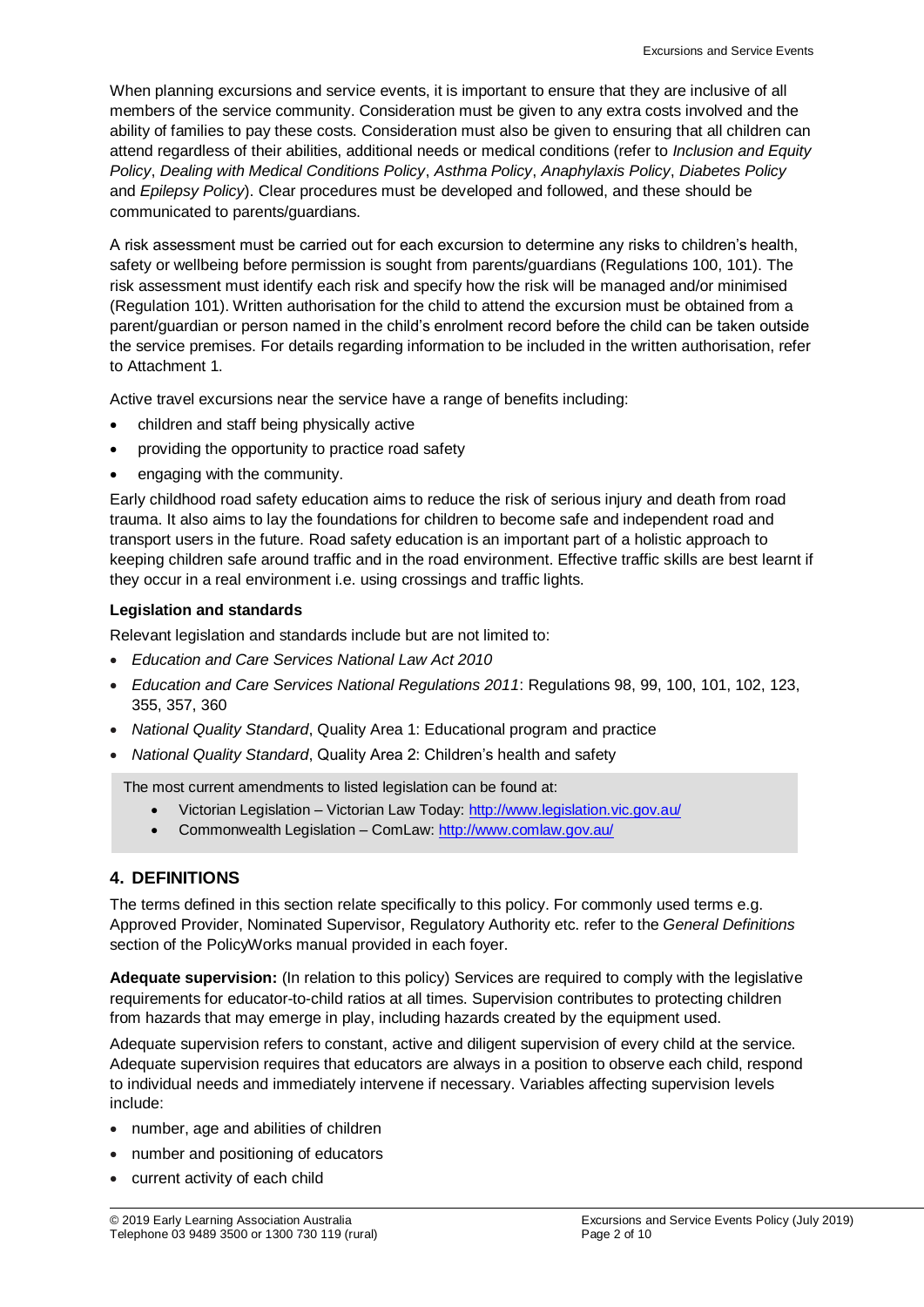- areas in which the children are engaged in an activity (visibility and accessibility)
- developmental profile of each child and of the group of children
- experience, knowledge and skill of each educator
- need for educators to move between areas (effective communication strategies).

**Attendance Record:** Kept by the service to record details of each child attending the service including name, time of arrival and departure, signature of person delivering and collecting the child or of the Nominated Supervisor or educator (Regulation 158(1)).

**Excursion:** An outing organised by the education and care service. The written permission of parents/guardians or a person named on the child's enrolment record as having lawful authority must be obtained before educators/staff take children outside the service premises.

Under the National Regulations, the definition of 'excursion' does not include an outing organised by services operating from a school site, where the child/ren leave the service premises with an educator/staff member, but do not leave the school site.

**Risk assessment:** (In the context of this policy) a risk assessment must identify and assess any hazard that poses a risk to a child's health, safety and/or wellbeing while on an excursion, and specify how these risks will be managed and/or minimised (Regulation 101). Risk assessments must consider:

- the proposed route and location of the excursion
- any water hazards (refer to *Water Safety Policy*)
- any risks associated with water-based activities (refer to *Water Safety Policy*)
- transport to and from the proposed location of the excursion (refer to *Occupational Health and Safety Policy*)
- the number of adults and children participating in the excursion
- the number of educators or other responsible adults who will be providing supervision given the level of risk, and whether or not specialised skills are required (e.g. lifesaving skills)
- the proposed activities, and the impact of this on children with varying levels of ability, additional needs or medical conditions
- the proposed duration of the excursion, and the impact of this on children with varying levels of ability, additional needs or medical conditions
- any items/information that should be taken on the excursion e.g. first aid kit, emergency contact details for children, medication for children with known medical conditions (such as asthma, anaphylaxis and diabetes) and a mobile phone.

A sample Excursion Risk Management Plan is provided on the ACECQA website at: *[www.acecqa.gov.au](http://www.acecqa.gov.au/)* (search *Sample forms and templates*)

**Regular outing:** (In relation to education and care services) means a walk, drive or trip to/from a location that the service visits regularly as part of its educational program, and where the circumstances covered by the risk assessment are the same on each trip. If the excursion is a regular outing, an authorisation from parents/guardians is only required to be obtained once every 12 months. A new authorisation is required if there is any change to the circumstances of the regular outing.

**Service event:** A special activity, event, visitor or entertainment organised by the education and care service that may be conducted as part of a regular session at the service premises or as an excursion.

**Supervision:** refer to **adequate supervision** in *Definitions* above.

### **5. SOURCES AND RELATED POLICIES**

#### **Sources**

 *Belonging, Being & Becoming – The Early Years Learning Framework for Australia*: [https://docs.education.gov.au/documents/belonging-being-becoming-early-years-learning](https://docs.education.gov.au/documents/belonging-being-becoming-early-years-learning-framework-australia)[framework-australia](https://docs.education.gov.au/documents/belonging-being-becoming-early-years-learning-framework-australia)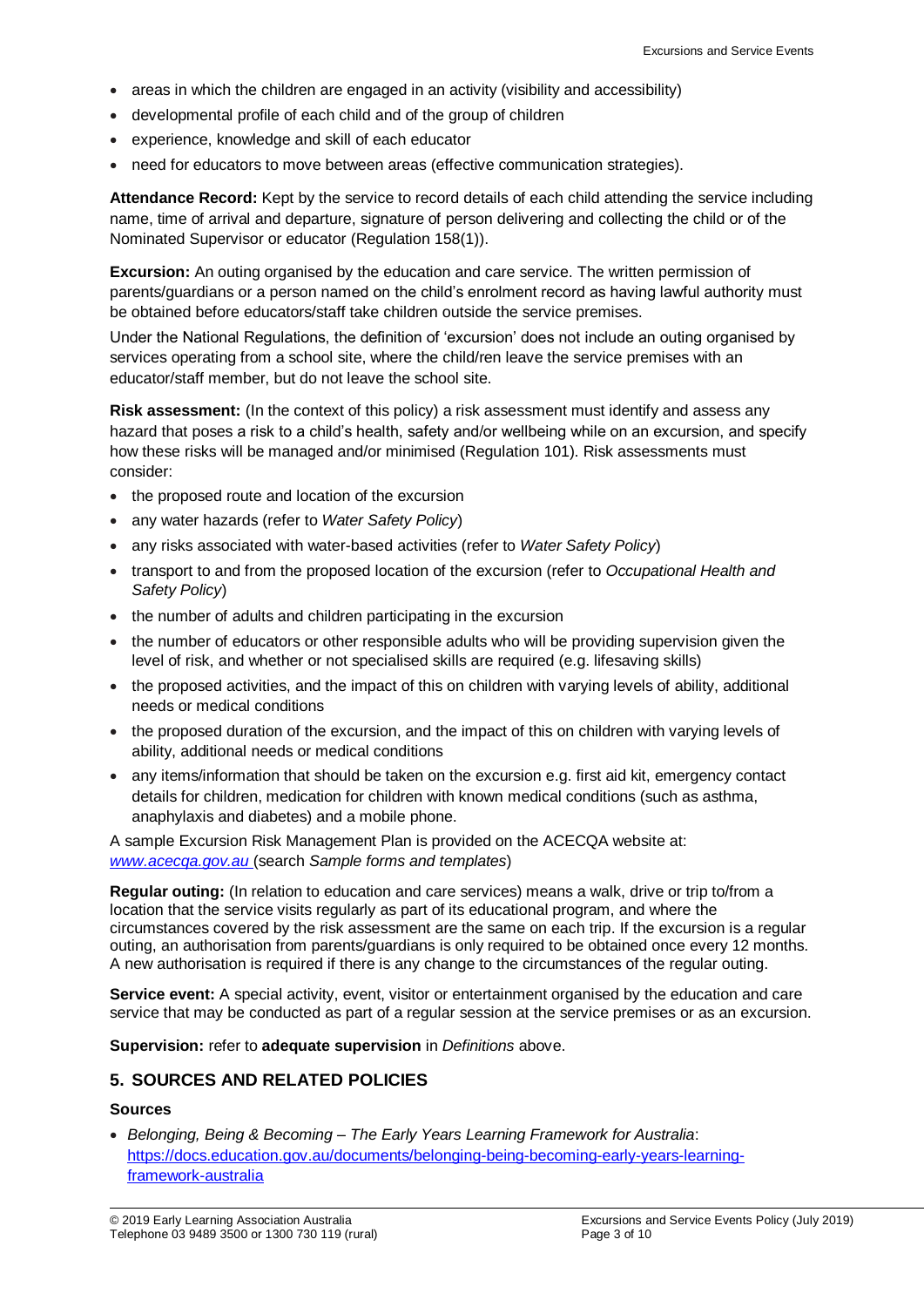- *Guide to the National Quality Standard*, ACECQA: [www.acecqa.gov.au](http://www.acecqa.gov.au/)
- ELAA's Road Safety Education program [www.childroadsafety.org.au](http://childroadsafety.org.au/)
- *Victorian Early Years Learning and Development Framework*: [www.education.vic.gov.au](http://www.education.vic.gov.au/Pages/default.aspx)
- VicRoads: [www.vicroads.vic.gov.au](http://www.vicroads.vic.gov.au/)
- Child Health Promotion Research Centre & Edith Cowan University (2012) *National Practices for Early Childhood Road Safety Education*: [https://childroadsafety.org.au/assets/Research/National-](https://childroadsafety.org.au/assets/Research/National-Practices-for-EC-RSE.pdf)[Practices-for-EC-RSE.pdf](https://childroadsafety.org.au/assets/Research/National-Practices-for-EC-RSE.pdf)
- $\bullet$

### **Service policies**

- *Acceptance and Refusal of Authorisations Policy*
- *Administration of First Aid Policy*
- *Administration of Medication Policy*
- *Anaphylaxis Policy*
- *Asthma Policy*
- *Code of Conduct Policy*
- *Curriculum Development Policy*
- *Dealing with Medical Conditions Policy*
- *Delivery and Collection of Children Policy*
- *Diabetes Policy*
- *Emergency and Evacuation Policy*
- *Enrolment and Orientation Policy*
- *Epilepsy Policy*
- *Fees Policy*
- *Food Safety Policy*
- *Hygiene Policy*
- *Incident, Injury, Trauma and Illness Policy*
- *Inclusion and Equity Policy*
- *Interactions with Children Policy*
- *Nutrition and Active Play Policy*
- *Occupational Health and Safety Policy*
- *Participation of Volunteers and Students Policy*
- *Privacy and Confidentiality Policy*
- *Road Safety and Safe Transport Policy*
- *Sun Protection Policy*
- *Supervision of Children Policy*
- *Water Safety Policy*

### **PROCEDURES**

#### **The Approved Provider and Persons with Management and Control are responsible for:**

- developing an *Excursions and Service Events Policy* in consultation with the Nominated Supervisor, staff and parents/guardians at the service
- ensuring staff, parents/guardians, volunteers, students and others at the service are provided with a copy of the *Excursions and Service Events Policy* and comply with its requirements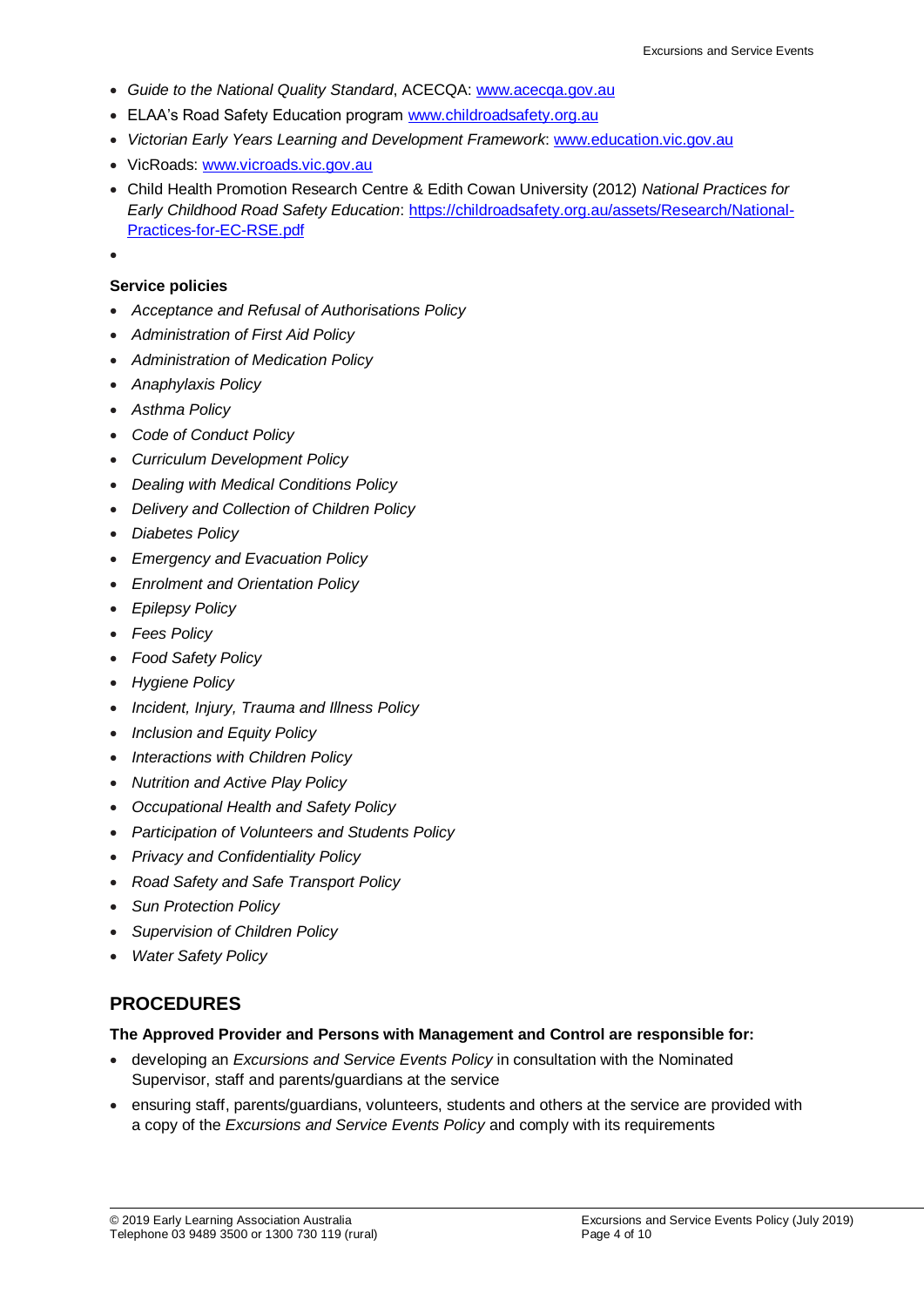- ensuring that all parents/guardians have completed, signed and dated their child's enrolment form (refer to *Enrolment and Orientation Policy*) including details of persons able to authorise an educator to take their child outside the service premises (Regulation 160)
- ensuring that parents/guardians or persons named in the enrolment record have provided written authorisation within the past 12 months where the service is to take the child on regular outings (refer to *Definitions*), and that this authorisation is kept in the child's enrolment record (Regulation 161) (refer to Attachment 1 – Developing an excursion/service event authorisation form)
- ensuring that a child does not leave the service premises on an excursion unless prior written authorisation has been provided by the parent/guardian or person named in the child's enrolment record, and that the authorisation includes all details required under Regulation 102(4) (refer to Attachment 1 – Developing an excursion/service event authorisation form)
- ensuring that the number of children attending an excursion does not exceed the number for which service approval has been granted on that day
- ensuring that children are adequately supervised (refer to *Definitions*) at all times
- ensuring that educator-to-child ratios are maintained at all times, including during excursions and service events (Regulations 123, 355, 357, 360)
- ensuring only educators who are working directly with children are included in educator-to-child ratios
- ensuring that parents/guardians, volunteers, students and all adults participating in an excursion are adequately supervised at all times and are not left with sole supervision of individual children or groups of children (refer to *Participation of Volunteers and Students Policy*)
- ensuring that a risk assessment (refer to *Definitions*) is carried out for an excursion (in accordance with Regulation 101) before authorisation is sought from parents/guardians (Regulation 100)
- ensuring the risk assessment (refer to *Definitions*) identifies and assesses the risks, specifies how these will be managed and/or minimised, and includes all details required by Regulation 101
- developing strategies to improve children's safety in high-risk situations such as excursions near water or near a road (refer to *Supervision of Children Policy*, *Water Safety Policy* and *Road Safety and Safe Transport Policy*)
- ensuring that educators and staff comply with the service's *Road Safety and Safe Transport Policy*
- encouraging parents/guardians to comply with the service's *Road Safety and Safe Transport Policy*
- ensuring that excursions and service events are based on the educational program and meet the needs and interests of children and families at the service (refer to *Curriculum Development Policy*)
- ensuring that there is a clear purpose and educational value to each excursion or service event, and that this is communicated to parents/guardians
- considering the financial ability of families before deciding on an excursion/service event that would require an additional charge. Events that can be planned ahead of time should be included as an expenditure item in the service's budget and, as a result, will not incur additional charges (refer to *Fees Policy*)
- ensuring that proposed excursions/service events are inclusive of all children regardless of their abilities, additional needs or medical conditions (refer to *Inclusion and Equity Policy*, *Dealing with Medical Conditions Policy*, *Asthma Policy*, *Anaphylaxis Policy*, *Diabetes Policy* and *Epilepsy Policy*)
- ensuring strategies are in place to provide an accurate attendance record (refer to *Definitions*) for children attending an excursion, and for children remaining at the service while an excursion is happening
- ensuring that there is an accurate list of all adults participating in an excursion, including parents/guardians, volunteers and students, with contact details for each individual
- ensuring that each child's personal medication and current medical management plan is taken on excursions and other offsite activities (refer to *Dealing with Medical Conditions Policy*, *Asthma Policy*, *Anaphylaxis Policy*, *Diabetes Policy* and *Epilepsy Policy*)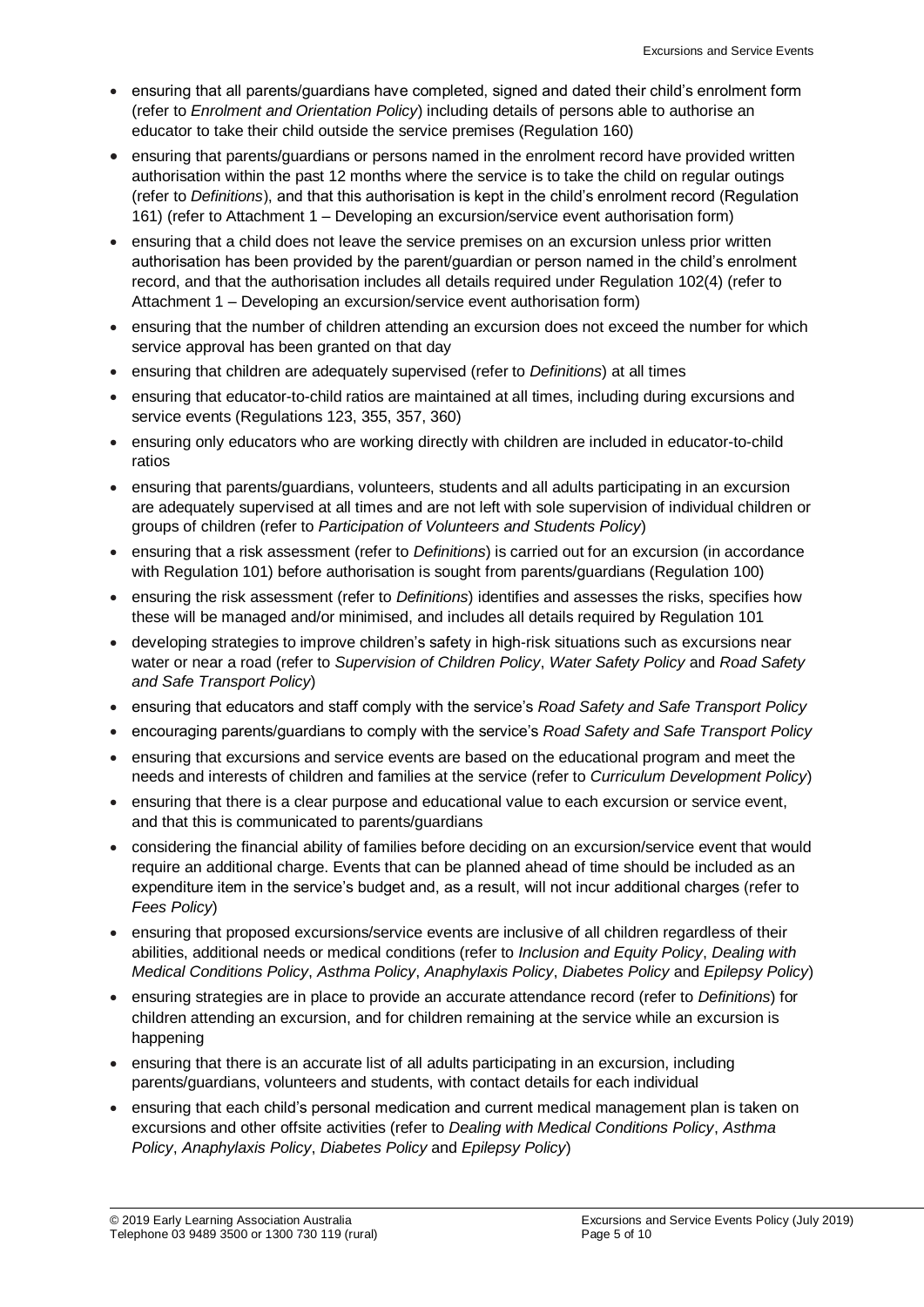- providing and maintaining a portable first aid kit that can be taken on excursions and other offsite activities
- providing portable first aid kits that contain the required medication for dealing with medical conditions
- providing a mobile phone to enable contact with parents/guardians and emergency services in the event of an incident, injury, trauma or illness (Regulation 98)
- ensuring emergency contact details for each child and the contact details of their medical practitioner are taken on excursions for notification in the event of an incident, injury, trauma or illness.

### **The Nominated Supervisor and Persons in Day-to-Day Charge are responsible for:**

- developing an *Excursions and Service Events Policy* in consultation with the Approved Provider, Certified Supervisor, educators, staff and parents/guardians at the service
- ensuring educators, staff, parents/guardians, volunteers, students and others at the service are provided with a copy of the *Excursions and Service Events Policy* and comply with its requirements
- ensuring that a child does not leave the service premises on an excursion unless prior written authorisation has been provided by the parent/guardian or person named in the child's enrolment record, and that the authorisation includes all details required under Regulation 102(4) (refer to Attachment 1 – Developing an excursion/service event authorisation form)
- ensuring that children are adequately supervised (refer to *Definitions*) at all times
- ensuring that educator-to-child ratios are maintained at all times, including during excursions and service events (Regulations 123, 355, 357, 360)
- ensuring only educators who are working directly with children are included in educator-to-child ratios
- ensuring that parents/guardians, volunteers, students and all adults participating in an excursion are adequately supervised at all times and are not left with sole supervision of individual children or groups of children (refer to *Participation of Volunteers and Students Policy*)
- ensuring that a risk assessment (refer to *Definitions*) is carried out for an excursion (in accordance with Regulation 101) before authorisation is sought from parents/guardians (Regulation 100)
- ensuring the risk assessment (refer to *Definitions*) identifies and assesses the risks, specifies how these will be managed and/or minimised, and includes all details required by Regulation 101
- developing strategies to improve children's safety in high-risk situations such as excursions near water or near a road (refer to *Supervision of Children Policy, Water Safety Policy* and *Road Safety and Safe Transport Policy*)
- ensuring that educators and staff comply with the service's *Road Safety and Safe Transport Policy*
- encouraging parents/guardians to comply with the service's *Road Safety and Safe Transport Policy*
- providing road safety education as part of the curriculum
- where appropriate, taking walking excursions in the local community to promote physical activity, safe active travel and community connectedness
- ensuring that excursions and service events are based on an approved learning framework, the developmental needs, interests and experiences of each child, and take into account the individual differences of each child (refer to *Curriculum Development Policy*)
- ensuring the purpose and educational value of each excursion or service event is communicated to parents/guardians
- considering the financial ability of families before deciding on an excursion/service event that would require an additional charge. Events that can be planned ahead of time should be included as an expenditure item in the service's budget and, as a result, will not incur additional charges (refer to *Fees Policy*)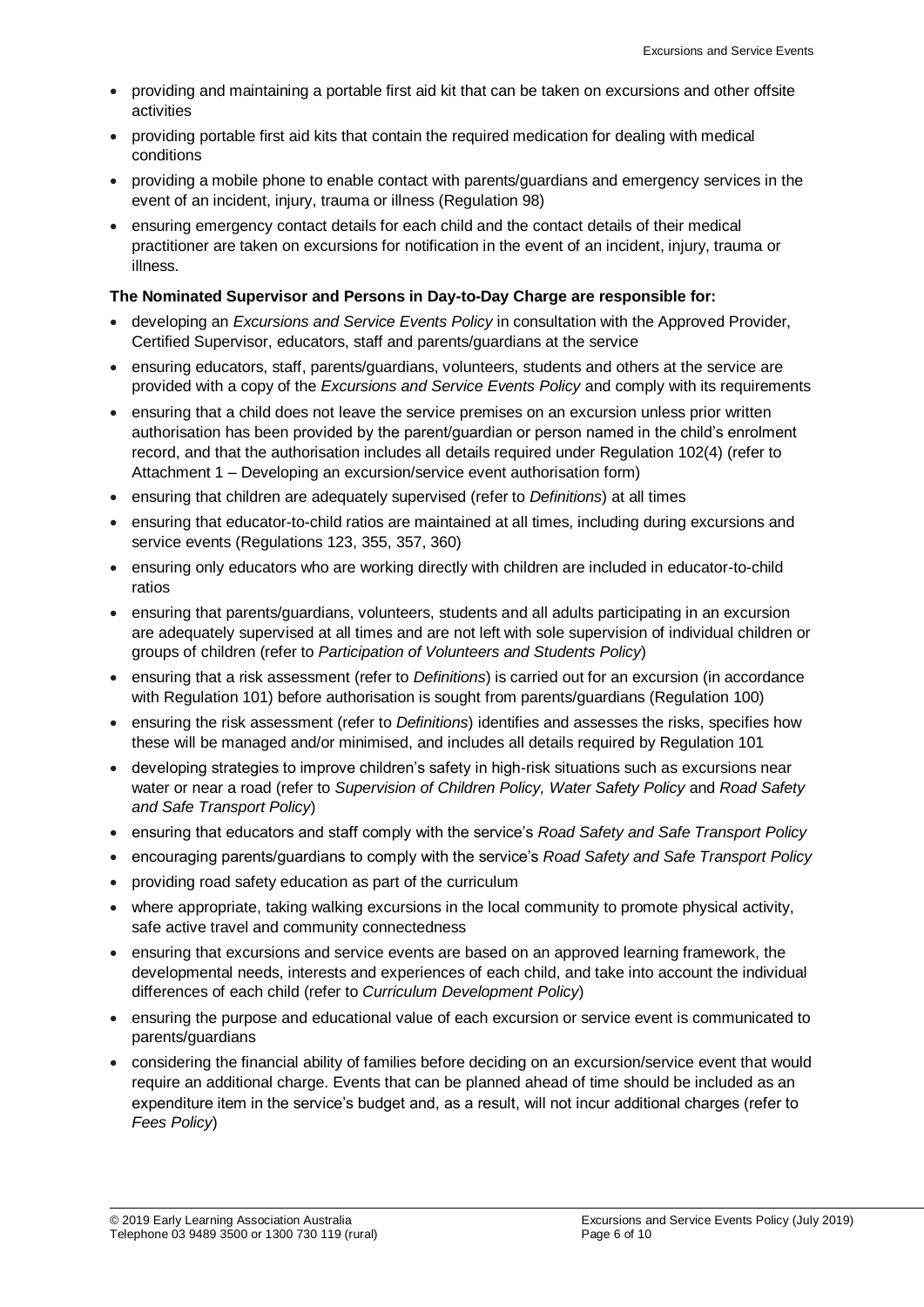- ensuring that proposed excursions/service events are inclusive of all children regardless of their abilities, additional needs or medical conditions (refer to *Inclusion and Equity Policy*, *Dealing with Medical Conditions Policy*, *Asthma Policy*, *Anaphylaxis Policy*, *Diabetes Policy* and *Epilepsy Policy*)
- ensuring an accurate attendance record (refer to *Definitions*) is kept for children attending an excursion, and for children remaining at the service while an excursion is happening
- ensuring that there is an accurate list of all adults participating in an excursion, including parents/guardians, volunteers and students, with contact details for each individual
- ensuring that each child's personal medication and current medical management plan is taken on excursions and other offsite activities (refer to *Dealing with Medical Conditions Policy, Asthma Policy*, *Anaphylaxis Policy*, *Diabetes Policy* and *Epilepsy Policy*)
- ensuring that a portable first aid kit (including required medication for dealing with medical conditions) is taken on excursions and other offsite activities
- ensuring a mobile phone, the emergency contact details for each child and the contact details of their medical practitioner are taken on excursions for notification in the event of an incident, injury, trauma or illness
- ensuring sunscreen (if required) is taken on excursions/service events and is available as required for service events, and that outdoor excursion venues provide adequate shade
- displaying a notice at the service indicating that children are on an excursion, and including the location of the excursion and expected time of return to the service.

### **Other educators are responsible for:**

- contributing to the *Excursions and Service Events Policy*
- reading and complying with the requirements of the *Excursions and Service Events Policy*
- providing parents/guardians or a person named in the child's enrolment record with an excursion/service event authorisation form
- checking that a parent/guardian or person named in the child's enrolment record has completed, signed and dated the excursion/service event authorisation form prior to the excursion
- allowing a child to participate in an excursion or service event only with the written authorisation of a parent/guardian or person named in the child's enrolment record
- maintaining the required educator-to-child ratios at all times, and adequately supervising (refer to *Definitions*) children during excursions and service events
- adequately supervising parents/guardians, volunteers, students and all adults participating in an excursion, and ensuring that they are not left with sole supervision of individual children or groups of children (refer to *Participation of Volunteers and Students Policy*)
- undertaking a risk assessment (refer to *Definitions*) for an excursion or service event prior to obtaining written authorisation from parents/guardians
- ensuring the risk assessment (refer to *Definitions*) identifies and assesses the risks, specifies how they will be managed and/or minimised, and includes all details required by Regulation 101
- implementing strategies to improve children's safety in high-risk situations such as excursions near water or near a road (refer to *Supervision of Children Policy, Water Safety Policy* and *Road Safety and Safe Transport Policy*)
- complying with the service's *Road Safety and Safe Transport Policy*
- developing excursions and service events based on an approved learning framework, the developmental needs, interests and experiences of each child, and the individual differences of each child (refer to *Curriculum Development Policy*)
- providing road safety education as part of the curriculum
- where appropriate, taking walking excursions in the local community to promote physical activity, safe active travel and community connectedness
- communicating the purpose and educational value of each excursion or service event to parents/guardians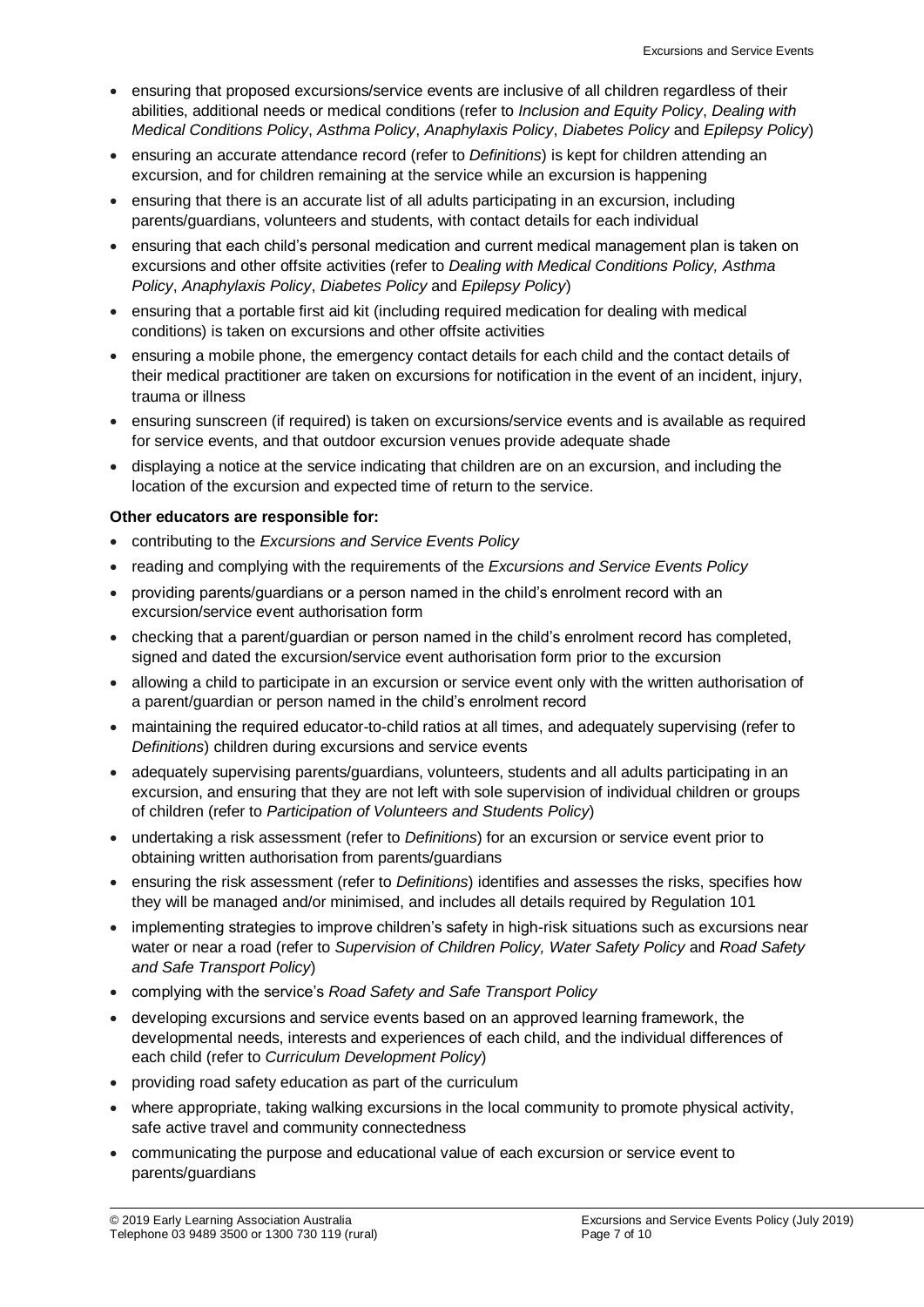- supporting all children to take part in excursions and service events regardless of their abilities, additional needs or medical conditions (refer to *Inclusion and Equity Policy*, *Dealing with Medical Conditions Policy*, *Asthma Policy*, *Anaphylaxis Policy*, *Diabetes Policy* and *Epilepsy Policy*)
- taking each child's personal medication and current medical management plan on excursions and other offsite activities (refer to *Dealing with Medical Conditions Policy*, *Asthma Policy*, *Anaphylaxis Policy*, *Diabetes Policy* and *Epilepsy Policy*)
- taking a portable first aid kit (including required medication for dealing with medical conditions) on excursions and other offsite activities
- keeping an accurate attendance record (refer to *Definitions*) of children attending excursions, and for children remaining at the service while an excursion is happening
- keeping an accurate list of all adults participating in an excursion, including parents/guardians, volunteers and students, with contact details for each individual
- taking a mobile phone, a copy of the attendance record, emergency contact details for each child and the contact details of the child's medical practitioner on excursions for notification in the event of an incident, injury, trauma or illness
- taking sunscreen (if required) on excursions/service events
- discussing the aims and objectives of the excursion or service event, and items of special interest, with children prior to undertaking the activity
- informing parents/guardians of items required by children for the excursion or service event e.g. snack/lunch, sunscreen, coat, etc.

### **Parents/guardians are responsible for:**

- reading and complying with the requirements of this *Excursions and Service Events Policy*
- completing and signing the authorised nominee section (refer to *Definitions*) of their child's enrolment form (refer to *Enrolment and Orientation Policy*) before their child commences at the service
- completing, signing and dating excursion/service event authorisation forms
- providing written authorisation for their child to leave the service premises on regular outings
- reading the details of the excursion or service event provided by the service and asking for additional information if required
- providing items required by their child for the excursion or service event e.g. snack/lunch, sunscreen, coat, etc.
- understanding that, if they participate in an excursion or service event as a volunteer, they will be under the immediate supervision of an educator or the Approved Provider at all times
- if participating in an excursion or service event, informing an educator immediately if a child appears to be missing from the group
- supervising and caring for siblings and other children in their care who are not enrolled in the program
- complying with all service policies while participating in an excursion or service event including the *Code of Conduct Policy*, *Road Safety and Safe Transport Policy, Sun Protection Policy* and *Hygiene Policy.*

**Volunteers and students, while at the service, are responsible for following this policy and its procedures.**

# **EVALUATION**

In order to assess whether the values and purposes of the policy have been achieved, the Approved Provider will:

- regularly seek feedback from everyone affected by the policy regarding its effectiveness
- monitor the implementation, compliance, complaints and incidents in relation to this policy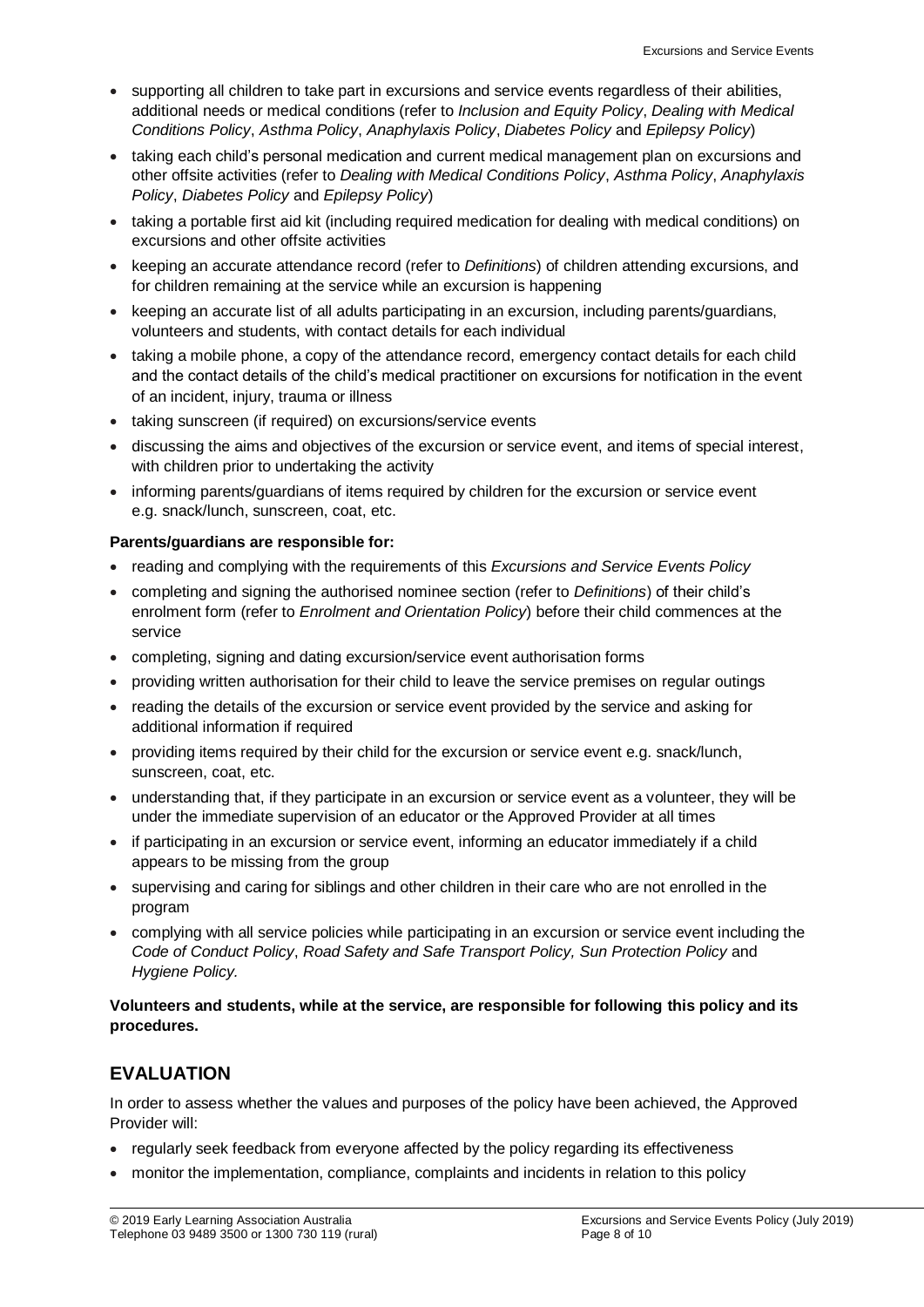- keep the policy up to date with current legislation, research, policy and best practice
- revise the policy and procedures as part of the service's policy review cycle, or as required
- notify parents/guardians at least 14 days before making any changes to this policy or its procedures unless a lesser period is necessary because of a risk.

### **ATTACHMENTS**

Attachment 1: Developing an excursion/service event authorisation form

### **AUTHORISATION**

This policy was adopted by the Approved Provider of Thornbury Kindergarten on **9 July 2019.**

### **REVIEW DATE**: **JULY 2022**